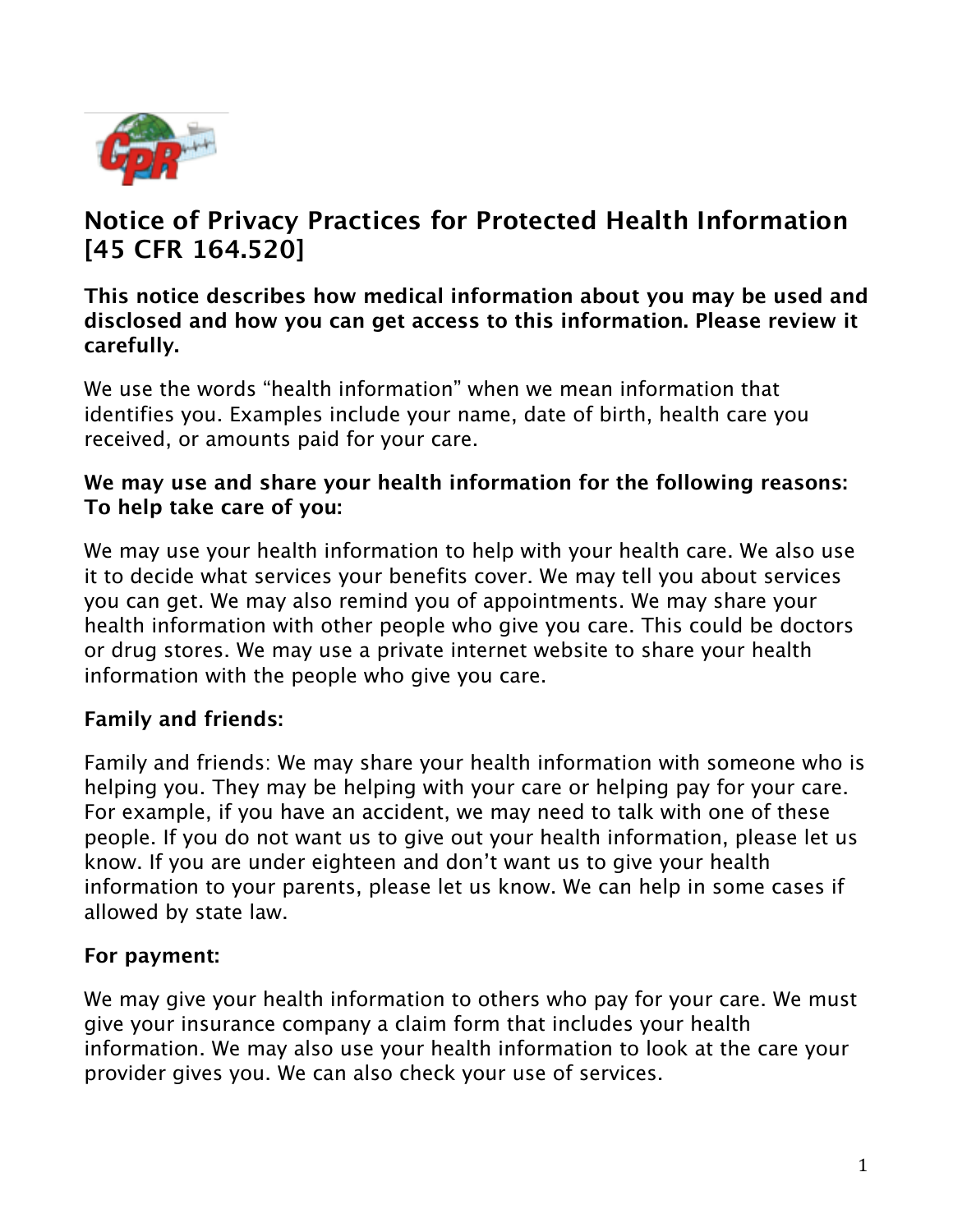

# **Notice of Privacy Practices for Protected Health Information, continued**

#### **Health care operations:**

We may use your health information to help us do our job. For example, we may use your health information for health promotion, case management, quality improvement, fraud prevention, or legal matters. When you call us with questions we need to look at your health information to give you answers.

We may share your health information with other businesses. We do this for the reasons we explained above. For example, you may have transportation covered in your plan. We may share your health information with them to help you get to the doctor's o ce. We will tell them if you are in a motorized wheelchair so they send a van instead of a car to pick you up.

#### **We also may share your health information for these reasons:**

Public safety: To help with things like child abuse or threats to public health.Business partners: To people that provide services to us. They promise to keep your information safe. Industry regulation: To state and federal agencies. They check to make sure we are doing a good job. Law enforcement: To federal, state and local enforcement people.Legal actions: To courts for a lawsuit or legal matter.

Except for what we explained above, we will ask for your okay before using or sharing your health information. For example, we will get your okay before sharing any psychotherapy notes or for other reasons as required by law. You can cancel your okay at any time. To cancel your okay, call us or inform us at your next visit.

# **What are your rights?**

You have the right to look at your health information. You can ask us for a copy of it, and you can ask for your medical records.

You have the right to ask us to change your health information. You can ask us to change your health information if you think it is inaccurate. If we don't agree with the change you asked for, we will file a written statement of disagreement.